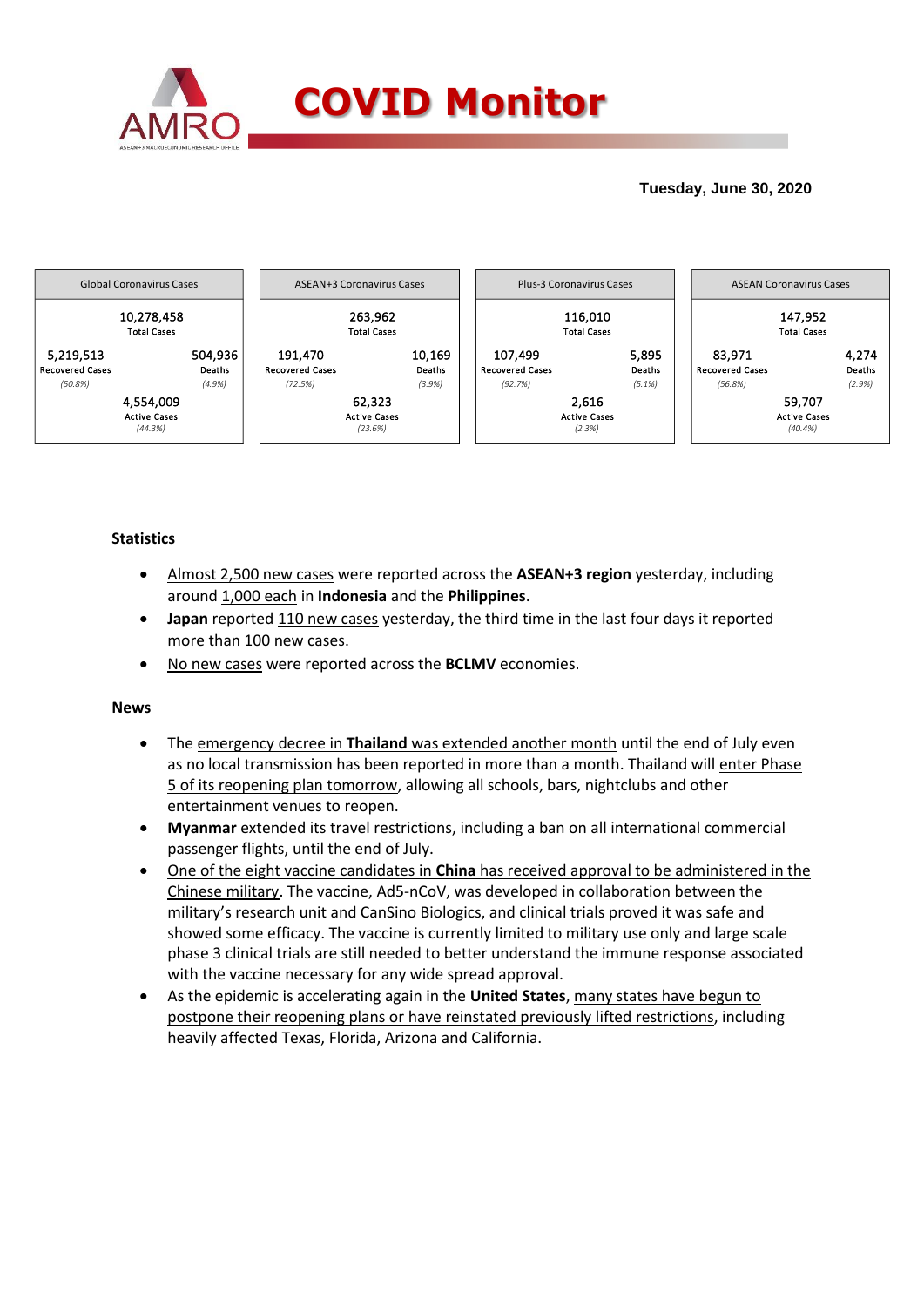

#### Overview of Confirmed COVID-19 Cases

Data as of 29/6/2020

| <b>Economy</b>        | <b>Total</b><br>Cases | Cases per 1M<br>Population | <b>New</b><br>Cases | <b>New Cases per</b><br>1M Pop. | <b>New Cases</b><br>$(7$ -day avg $)^1$ | <b>ANew</b><br>Cases    | ∆% New<br>Cases          | <b>Total</b><br><b>Deaths</b> | <b>New</b><br><b>Deaths</b> | <b>Fatality</b><br><b>Rate (%)</b> | Total<br>Recovered | Recovery<br>Rate $(%)2$ | <b>Active</b><br>Cases |
|-----------------------|-----------------------|----------------------------|---------------------|---------------------------------|-----------------------------------------|-------------------------|--------------------------|-------------------------------|-----------------------------|------------------------------------|--------------------|-------------------------|------------------------|
| Global                | 10,278,458            |                            | 132,667             |                                 |                                         | $-33,589$               | 1.3                      | 504,936                       | 3,043                       | 4.9                                | 5,219,513          | 50.8                    | 4,554,009              |
| ASEAN+3               | 263,962               |                            | 2,453               |                                 |                                         | 201                     | 0.9                      | 10,169                        | 62                          | 3.9                                | 191,470            | 72.5                    | 62,323                 |
| Plus-3                | 116,010               |                            | 176                 |                                 |                                         | 8                       | 0.2                      | 5,895                         | $\mathsf 0$                 | 5.1                                | 107,499            | 92.7                    | 2,616                  |
| <b>ASEAN</b>          | 147,952               |                            | 2,277               |                                 |                                         | 193                     | 1.6                      | 4,274                         | 62                          | 2.9                                | 83,971             | 56.8                    | 59,707                 |
|                       |                       |                            |                     |                                 |                                         |                         |                          |                               |                             |                                    |                    |                         |                        |
| China                 | 83,531                | 59                         | 19                  | 0.0                             |                                         | $\overline{7}$          | 0.0                      | 4,634                         | $\mathsf 0$                 | 5.5                                | 78,469             | 93.9                    | 428                    |
| Hong Kong, China      | 1,203                 | 158                        | $\overline{a}$      | 0.5                             |                                         | $\overline{2}$          | 0.3                      | $\overline{7}$                | $\mathbf 0$                 | 0.6                                | 1,105              | 91.9                    | 91                     |
| Japan                 | 18,476                | 147                        | 110                 | 0.9                             |                                         | $-2$                    | 0.6                      | 972                           | $\pmb{0}$                   | 5.3                                | 16,388             | 88.7                    | 1,116                  |
| Korea                 | 12,800                | 246                        | 43                  | 0.8                             |                                         | $\mathbf{1}$            | 0.3                      | 282                           | $\mathbf 0$                 | 2.2                                | 11,537             | 90.1                    | 981                    |
|                       |                       |                            |                     |                                 |                                         |                         |                          |                               |                             |                                    |                    |                         |                        |
| Indonesia             | 55,092                | 204                        | 1,082               | 4.0                             |                                         | $-116$                  | 2.0                      | 2,805                         | 51                          | 5.1                                | 23,800             | 43.2                    | 28,487                 |
| Malaysia              | 8,637                 | 260                        | $\overline{3}$      | 0.1                             |                                         | $-15$                   | 0.0                      | 121                           | $\mathbf 0$                 | 1.4                                | 8,334              | 96.5                    | 182                    |
| Philippines           | 36,438                | 331                        | 983                 | 8.9                             |                                         | 331                     | 2.8                      | 1,255                         | 11                          | 3.4                                | 9,956              | 27.3                    | 25,227                 |
| Singapore             | 43,661                | 7,657                      | 202                 | 35.4                            |                                         | $-11$<br>$\overline{7}$ | 0.5                      | 26                            | $\mathsf 0$                 | 0.1                                | 37,985             | 87.0                    | 5,650                  |
| Thailand              | 3,169                 | 47                         | $\overline{7}$      | 0.1                             |                                         |                         | 0.2                      | 58                            | $\mathbf 0$                 | $1.8\,$                            | 3,053              | 96.3                    | 58                     |
| Brunei Darussalam     | 141                   | 313                        | $\mathsf 0$         | 0.0                             |                                         | $\mathbf 0$             | 0.0                      | $\overline{3}$                | $\mathbf 0$                 | 2.1                                | 138                | 97.9                    | $\mathsf 0$            |
| Cambodia              | 141                   | $\bf8$                     | $\mathbf 0$         | 0.0                             |                                         | $\mathbf 0$             | 0.0                      | 0                             | $\pmb{0}$                   | 0.0                                | 130                | 92.2                    | 11                     |
| Lao PDR               | 19                    | 3                          | $\mathbf 0$         | 0.0                             |                                         | $\mathbf 0$             | 0.0                      | 0                             | $\mathbf 0$                 | 0.0                                | 19                 | 100.0                   | $\mathsf 0$            |
| Myanmar               | 299                   | 6                          | 0                   | 0.0                             | Num                                     | -3                      | 0.0                      | 6                             | $\pmb{0}$                   | 2.0                                | 221                | 73.9                    | 72                     |
| Vietnam               | 355                   | $\overline{4}$             | $\mathbf 0$         | 0.0                             |                                         | $\mathbf 0$             | 0.0                      | 0                             | $\mathbf 0$                 | 0.0                                | 335                | 94.4                    | 20                     |
|                       |                       |                            |                     |                                 |                                         |                         |                          |                               |                             |                                    |                    |                         |                        |
| Belgium               | 61,361                | 5,328                      | 66                  | 5.7                             |                                         | 1,680                   | 0.1                      | 9,732                         | $\mathbf 0$                 | 15.9                               | 16,941             | 27.6                    | 34,688                 |
| France                | 194,109               | 2,987                      |                     |                                 |                                         | ×                       | $\overline{\phantom{a}}$ | 29,781                        | $\pmb{0}$                   | 15.3                               | 71,595             | 36.9                    | 92,778                 |
| Germany               | 195,042               | 2,351                      | 349                 | 4.2                             |                                         | 114                     | 0.2                      | 8,976                         | 8                           | 4.6                                | 177,770            | 91.1                    | 8,296                  |
| Italy                 | 240,436               | 3,992                      | 126                 | 2.1                             |                                         | $-48$                   | 0.1                      | 34,744                        | 6                           | 14.5                               | 189,196            | 78.7                    | 16,496                 |
| Netherlands           | 50,223                | 2,906                      | 76                  | 4.4                             |                                         | $\overline{\mathbf{3}}$ | 0.2                      | 6,107                         | $\sqrt{2}$                  | 12.2                               |                    | $\sim$                  |                        |
| Spain                 | 248,970               | 5,312                      | 200                 | 4.3                             |                                         | $-101$                  | 0.1                      | 28,752                        | $\overline{3}$              | 11.5                               | 150,376            | 60.4                    | 53,521                 |
| Switzerland           | 31,652                | 3,660                      | 35                  | 4.0                             |                                         | $-27$                   | 0.1                      | 1,962                         | $\mathsf 0$                 | 6.2                                | 29,100             | 91.9                    | 590                    |
| <b>United Kingdom</b> | 313,470               | 4,661                      | 830                 | 12.3                            |                                         | $-83$                   | 0.3                      | 43,659                        | 25                          | 13.9                               |                    | $\sim$                  |                        |
| Brazil                | 1,368,195             | 6,473                      | 24,052              | 113.8                           |                                         | $-6,424$                | 1.8                      | 58,314                        | 692                         | 4.3                                | 757,811            | 55.4                    | 552,070                |
| Canada                | 105,830               | 2,799                      | 637                 | 16.8                            |                                         | 322                     | 0.6                      | 8,628                         | 46                          | 8.2                                | 68,698             | 64.9                    | 28,504                 |
| Chile                 | 275,999               | 14,184                     | 4,017               | 206.4                           |                                         | $-199$                  | 1.5                      | 5,575                         | 66                          | 2.0                                | 236,154            | 85.6                    | 34,270                 |
| Mexico                | 220,657               | 1,736                      | 3,805               | 29.9                            |                                         | $-245$                  | 1.8                      | 27,121                        | 473                         | 12.3                               | 170,147            | 77.1                    | 23,389                 |
| Peru                  | 282,365               | 8,602                      | 2,946               | 89.8                            |                                         | $-484$                  | $1.1$                    | 9,504                         | 187                         | 3.4                                | 171,159            | 60.6                    | 101,702                |
| <b>United States</b>  | 2,580,968             | 7,796                      | 39,519              | 119.4                           |                                         | 797                     | 1.6                      | 125,967                       | 330                         | 4.9                                | 705,203            | 27.3                    | 1,749,798              |
|                       |                       |                            |                     |                                 |                                         |                         |                          |                               |                             |                                    |                    |                         |                        |
| Australia             | 7,836                 | 302                        | 72                  | 2.8                             |                                         | -6                      | 0.9                      | 104                           | $\mathbf 0$                 | 1.3                                | 7,008              | 89.4                    | 724                    |
| India                 | 548,318               | 400                        | $\pmb{0}$           | 0.0                             |                                         | $-19,459$               | 0.0                      | 16,475                        | $\mathsf 0$                 | 3.0                                | 321,723            | 58.7                    | 210,120                |
| Iran                  | 225,205               | 2,676                      | 2,536               | 30.1                            |                                         | 47                      | 1.1                      | 10,670                        | 162                         | 4.7                                | 186,180            | 82.7                    | 28,355                 |
| Russia                | 640,246               | 4,367                      | 6,683               | 45.6                            |                                         | $-101$                  | $1.1$                    | 9,152                         | 92                          | 1.4                                | 402,778            | 62.9                    | 228,316                |
| Saudi Arabia          | 186,436               | 5,363                      | 3,943               | 113.4                           |                                         | $-46$                   | 2.2                      | 1,599                         | 48                          | 0.9                                | 127,118            | 68.2                    | 57,719                 |
| Turkey                | 198,613               | 2,363                      | 1,374               | 16.3                            |                                         | 18                      | 0.7                      | 5,115                         | 18                          | 2.6                                | 171,809            | 86.5                    | 21,689                 |

Source: Haver Analytics, sourced from John Hopkins University; AMRO staff calculations.

Notes: New cases since previous day. Δ% refers to percentage change since previous day. Fatality rate measured as deaths per confirmed infections.

1/ Since January 31, 2020. 2/ Recovery rate is a proxy for the stage of the cycle.